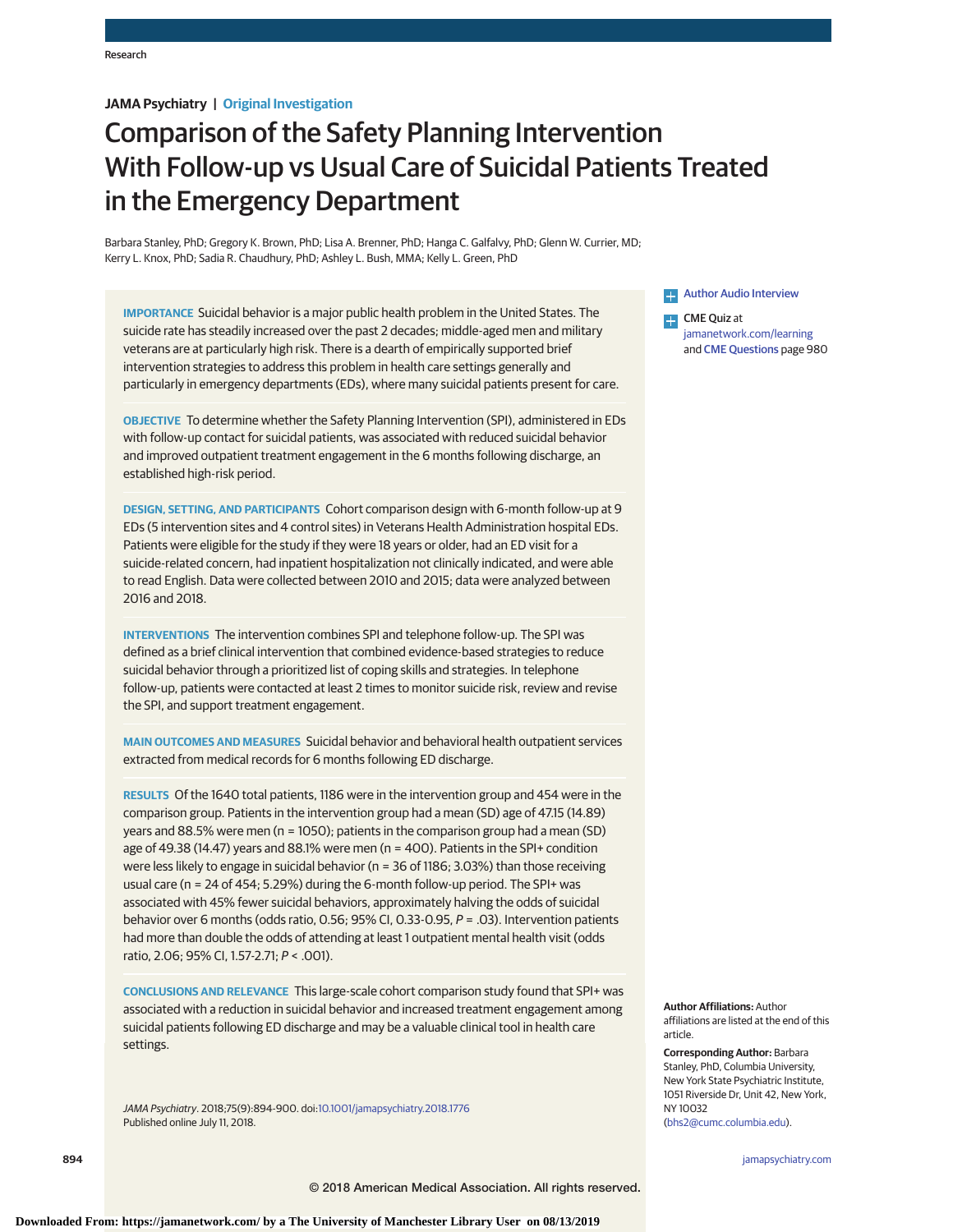he suicide rate in the United States increased dramatically over the past 2 decades, with more than 44 000 suicides in 2016.<sup>1</sup> The rate among veterans is 21% higher than nonveterans.<sup>2</sup> Development of effective treatments has not kept pace. Often the only treatment patients receive during a suicidal crisis is in hospital emergency departments  $(EDs)$ ,  $3-5$  in which care usually consists of risk assessment and triage to inpatient or outpatient treatment.More than 4% of ED visits are attributable to psychiatric conditions,<sup>6</sup> with approximately 420 000 visits annually for intentional self-harm.7 Patients are at increased risk for suicide attempts and suicide following an ED visit.<sup>8-11</sup> Unfortunately, nearly half of suicidal ED patients do not attend treatment<sup>12,13</sup> or discontinue quickly.<sup>14</sup> Poor engagement is troubling because risk for subsequent suicidal behavior is greatest during the 6 months following a suicidal crisis.15 Given this picture, the ED visit is an important opportunity for brief, targeted interventions to prevent further suicidal crises.

Up to 10 years ago, no-suicide contracts, in which patients promised to not engage in suicidal behavior,<sup>16-18</sup> were frequently used. However, these contracts are ineffective.<sup>16,19-21</sup> The Joint Commission<sup>22</sup> recommended development of a collaborative safety plan as an alternative to no-suicide contracts.<sup>23,24</sup> Safety planning has been found to be acceptable to and feasible by both suicidal patients and staff. Patients report it helps maintain their safety.25,26 In a randomized clinical trial, crisis response planning, a form of safety planning, resulted in fewer suicide attempts, lower suicidal ideation, and greater treatment engagement than no-suicide contracts during a 6-month follow-up with active duty military members.27

Postdischarge follow-up interventions, particularly those that involve in-person and telephone contact, are effective.<sup>28-32</sup> One ED study found a 30% lower suicide attempt rate with an intervention consisting of screening, providing basic written material on safety planning, and several calls to suicidal patients and their significant others.<sup>30</sup> Some<sup>33-35</sup> but not all<sup>36</sup> studies have reported similar findings with mail interventions.

Given the potential of safety planning and follow-up contact in reducing suicidal behavior, we evaluated a combination intervention, SPI+, which consisted of (1) the Safety Planning Intervention (SPI)<sup>24</sup> administered in the ED and (2) structured follow-up<sup>37</sup> following ED discharge to prevent suicidal behavior and enhance treatment engagement. The SPI is a brief clinical intervention<sup>24,38</sup> widely used in health systems including the Veterans Health Administration.<sup>38</sup> The SPI combines evidence-based strategies to reduce suicidal behavior by providing prioritized coping strategies including lethal means counseling to reduce access to potential suicidemethods. Coping strategies were prioritized, ranging from strategies that can be done alone to those involving social contacts (ie, family and friends), followed by outreach to professionals and the ED. The follow-up component (SPI+) consisted of at least 2 brief telephone calls following ED discharge to assess risk, review and revise the safety plan, and support treatment engagement. Calls continued on a weekly basis until the patient began treatment or withdrew. In a pilot study of repeated ED patients, SPI+ was associated with improved treatment attendance at 3-month follow-up compared with a prior ED visit for suicidal behavior.<sup>39</sup>

## **Key Points**

**Question** Can a brief suicide prevention intervention reduce suicidal behaviors and improve treatment engagement among patients who present to the emergency department for suicide-related concerns?

**Findings** In this cohort comparison study, patients who visited the emergency department for suicide-related concerns and received the Safety Planning Intervention with structured follow-up telephone contact were half as likely to exhibit suicidal behavior and more than twice as likely to attend mental health treatment during the 6-month follow-up period compared with their counterparts who received usual care following their ED visit.

**Meaning** The Safety Planning Intervention with structured follow-up telephone contact may be an effective brief suicide prevention intervention that can be implemented in emergency departments.

We also found that, among suicidal patients provided with a safety plan, nearly two-thirds reported using the plan to mitigate risk.<sup>25</sup> The purpose of this cohort comparison study was to evaluate the association of SPI+ compared with usual care with suicidal behavior and treatment engagement in the 6 months following discharge from the ED.We hypothesized that SPI+ would be associated with fewer suicidal behavior reports and that SPI+ would be associated with enhanced treatment engagement in the 6 months following ED discharge.

# **Methods**

## **Procedure**

A total of 1640 patients (1186 in the intervention group and 454 in the comparison group) meeting eligibility criteria from 5 Veterans Affairs (VA) ED intervention sites where SPI+ was implemented as standard care and 4 VA ED comparison usual care sites were included in the analyses. Patients were not prospectively assigned to intervention or comparison groups. Instead, in the intervention site EDs, all eligible patients were provided the SPI+ as standard care. Matched sites that did not have the intervention were identified later to obtain electronic health record data during the same time as a comparison. Sites were matched on geographic location, approximate number of psychiatric ED evaluations per year, and presence of a psychiatric inpatient unit. Each ED treated a mean of approximately 10 000 patients per year; about 10% of these patients were admitted for mental health/substance abuse treatment.

Patients who came to the ED for a suicidal crisis and were determined to not require inpatient hospitalization were included. Usual care for suicidal patients not requiring inpatient hospitalization typically consisted of evaluation and outpatient referral. Emergency department patients who met eligibility criteria were included in the project. Inclusion criteria were (1) 18 years or older; (2) ED visit for a suicide-related concern; (3) inpatient hospitalization not clinically indicated; and (4) able to read and understand English. This project was reviewed and approved by each of the VA institutional review boards at the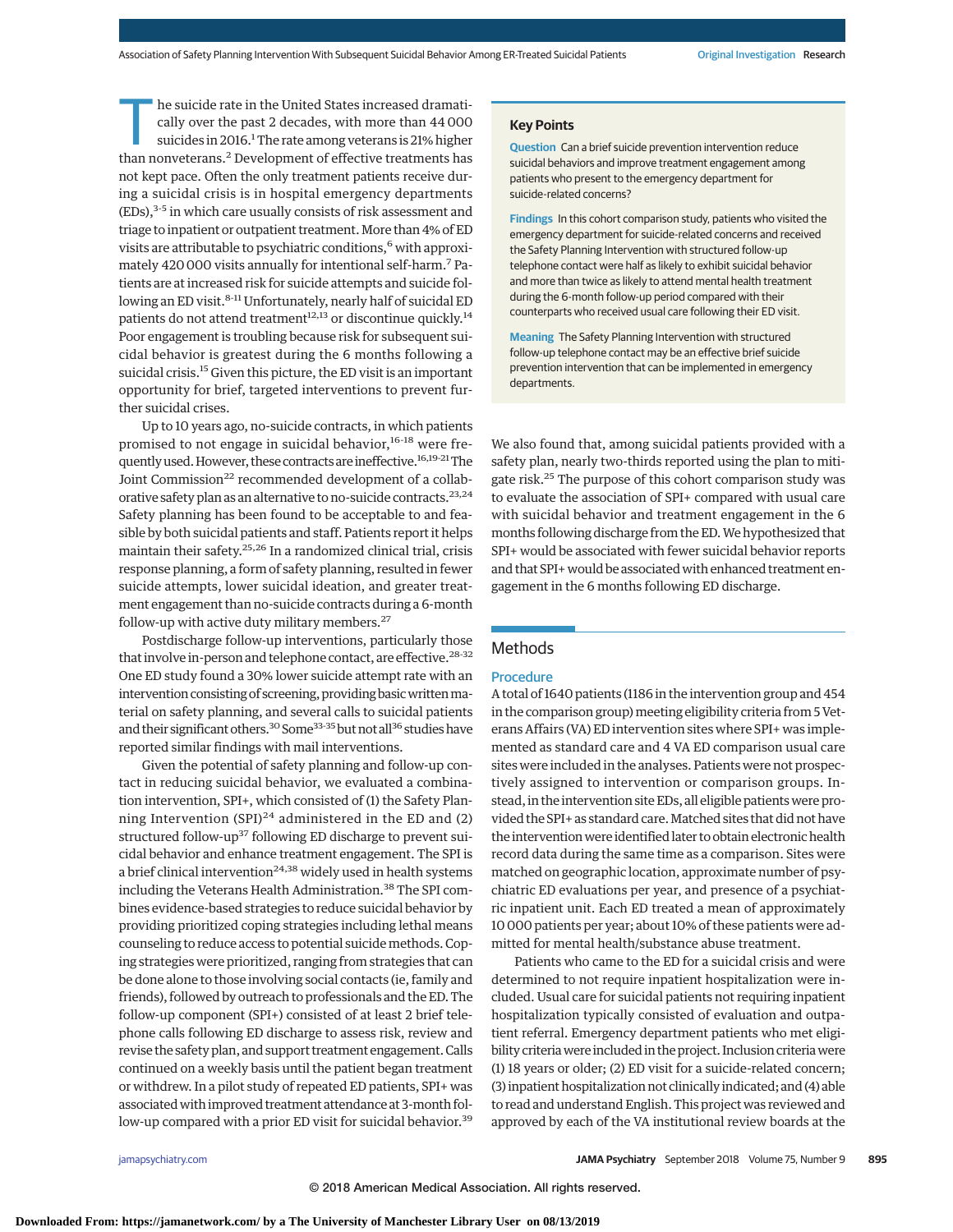VA Medical Center of Denver, Colorado, the Manhattan VA Medical Center, the Portland Corporal Michael J. Crescenz VA Medical Center, and the VA Medical Center of Philadelphia, Pennsylvania. Because this was a clinical demonstration project, the institutional review boards determined that informed consent was not required. Patients were able to opt out of the SPI+ during the ED visit or during follow-up calls.

## Intervention Condition

In addition to usual care, SPI+ included the original SPI, a brief, structured intervention<sup>24,38</sup> and a best practice on the Suicide Prevention Resource Center/American Foundation for Suicide Prevention Best Practices Registry [\(http://www.sprc.org\)](http://www.sprc.org), designed tomitigate future risk by providing suicidal individuals with a written, personalized safety plan to be used in the event of a suicidal crisis. The SPI has 6 key steps: (1) identify personalized warning signs for an impending suicide crisis; (2) determine internal coping strategies that distract from suicidal thoughts and urges; (3) identify family and friends who are able to distract from suicidal thoughts and urges and social places that provide the opportunity for interaction; (4) identify individuals who can help provide support during a suicidal crisis; (5) list mental health professionals and urgent care services to contact during a suicidal crisis; and (6) lethal means counseling for making the environment safer [\(http:](http://www.suicidesafetyplan.com) [//www.suicidesafetyplan.com\)](http://www.suicidesafetyplan.com).

The SPI+ adds a component that consists of telephone contact after discharge from the ED, usually done by project staff who were social workers or psychologists and trained and supervised by senior project staff. Contacts were attempted within 72 hours of discharge and included 3 components: (1) brief risk assessment and mood check; (2) review and revision of the SPI, if needed; and (3) facilitation of treatment engagement. Follow-up outreach continued weekly and generally discontinued after at least 2 calls if the patient had at least 1 outpatient behavioral health appointment or no longer wished to be contacted.

#### Usual Care Condition

Usual care varied somewhat between sites because it was not protocol driven; it generally consisted of an initial assessment by a nurse or social worker followed by a secondary evaluation by an ED physician. Medical care was provided if indicated and the patient was medically stabilized. Medications were initiated or adjusted as indicated. Patients discharged were typically provided with either a specific outpatient appointment or information about how to seek psychiatric care if they declined a referral at discharge. Usual care patients did not receive a safety plan during the ED visit, although some may have received one in the past if they were at risk for suicide. Patients in the usual care condition were identified retrospectively by clinicalmedical record review for the same time that SPI+ was implemented in the intervention EDs.

## **Assessments**

Medical records were reviewed to obtain demographic information, diagnoses, health service use, and physician-rated Global Assessment of Functioning scores at the index ED visit. Suicide Behavior Reports for suicide behaviors in the postdischarge 6 months were also retrieved from the medical records at each hospital. These reports are mandated in the VA and include descriptions of all suicide attempts, suicide deaths, and other suicidal behaviors including interrupted attempts.<sup>2,40</sup>

## Statistical Analyses

All statistical analyses were performed in the statistical language R, version 3.1.2 (2014-10-31, The R Foundation for Statistical Computing). All tests performed were 2-sided and used α = .05 for significance level cutoff. All eligible patients were included in the analyses. Comparisons of demographic and clinical characteristics between patients receiving SPI+ and usual care were conducted using *t* tests for quantitative measures and Pearson  $\chi^2$  tests for categorical measures. To account for intrasite correlations in the outcome measures, mixed-effect logistic regression models were run using the "glmer" function<sup>41</sup> in R, with intervention group as a fixed effect and with site-specific random intervention effects to account for differences in treatment outcome by site to test for differences in suicidal behavior reports between the intervention and comparison groups. This generalized linear mixed model uses the logit link and was estimated using maximum likelihood methods through the Laplace approximation. We performed 2 analyses using this model to examine whether treatment condition predicted suicidal behavior during the 6-month follow-up, 1 with only treatment condition as the independent variable and 1 where we controlled for patient suicidal behavior in the 6 months preintervention (not including suicidal behavior that was the reason for the ED visit). Because patients were not randomized, we next calculated propensity scores based on variables that differed by condition. Significant predictors of group membership (Table) with less than 5% missing data, namely age, homelessness status, service period Operation Enduring Freedom or Operation Iraqi Freedom vs other service periods (World War II, Vietnamera, post-Vietnam, and Gulf War), indicator variables for a history of more than 5 mental health visits, bipolar, depression, posttraumatic stress disorder (PTSD), and substance abuse diagnoses and suicidal behavior 6 months preintervention, were entered into a binary logistic regression model with group as outcome, and the propensity score was calculated as the patient-level predicted values of likelihood of belonging to the intervention vs control group. We used propensity scores to perform covariate adjustment: first with a categorical propensity variable by breaking the propensity score into quartiles (ie, 4 strata) and then with a continuous covariate. We adjusted the mixed-effect logistic model with postintervention suicidal behavior as the outcome variable by the strata and strata by condition interaction, removing the interaction when found to be not significant. We repeated the analysis with the quantitative propensity score to test for linear effect. Owing to the relatively low event rate, we did not perform separate analyses by propensity score strata. In exploratory analyses, the effect of baseline diagnosis on treatment outcome was tested using separate mixed-effect logistic regression models as described here, with randomization group, baseline diagnosis, and their interaction as fixed predictors.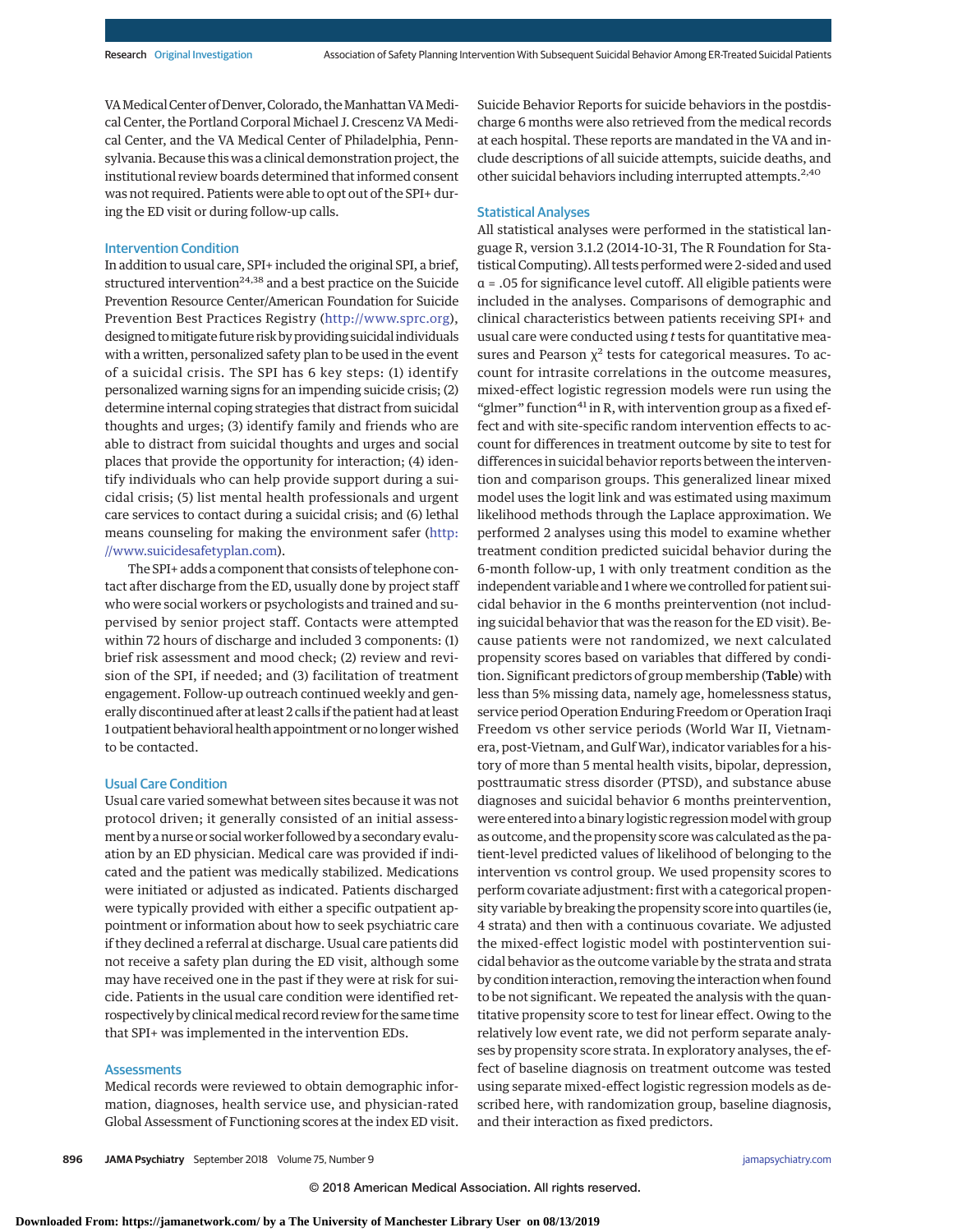Table. Demographic and Clinical Characteristics of SPI+ and Usual Care Groups

|                                              | $SPI+$            |               | <b>Usual Care</b>      |               | Analyses           |              |         |
|----------------------------------------------|-------------------|---------------|------------------------|---------------|--------------------|--------------|---------|
| <b>Characteristics</b>                       | No./Total No. (%) | Mean (SD)     | $No./Total No.$ $(\%)$ | Mean (SD)     | $\chi^2$           | df           | P Value |
| Age, No., y                                  | 1179              | 47.15 (14.89) | 448                    | 49.38 (14.47) | 2.716 <sup>a</sup> | 1625         | .007    |
| Global Assessment of Functioning score, No.  | 849               | 50.45 (9.39)  | 404                    | 51.05 (8.36)  | 1.085 <sup>a</sup> | 1251         | .28     |
| White race/ethnicity                         | 715/1186 (65.7)   | <b>NA</b>     | 251/454 (62.4)         | <b>NA</b>     | 1.334              | $\mathbf{1}$ | .25     |
| Male                                         | 1044/1179 (88.5)  | <b>NA</b>     | 399/453 (88.1)         | <b>NA</b>     | 0.071              | $\mathbf{1}$ | .79     |
| High school diploma, $\le$ GED               | 391/813 (48.1)    | <b>NA</b>     | 13/32(41.0)            | <b>NA</b>     | 4.627              | $\mathbf{1}$ | .03     |
| <b>Homeless</b>                              | 139/1184 (11.7)   | <b>NA</b>     | 78/454 (17.2)          | <b>NA</b>     | 8.453              | $\mathbf{1}$ | .004    |
| Combat-eligible veteran                      | 361/1119 (32.3)   | <b>NA</b>     | 72/452 (15.9)          | <b>NA</b>     | 43.011             | $\mathbf{1}$ | < .001  |
| $\geq$ 1 Mental health visit in past 3 years | 818/1158 (70.6)   | <b>NA</b>     | 303/450 (67.3)         | <b>NA</b>     | 1.677              | $\mathbf{1}$ | .20     |
| Mental health service connection $\geq 10\%$ | 341/1159 (29.4)   | <b>NA</b>     | 170/429 (39.6)         | <b>NA</b>     | 14.941             | $\mathbf{1}$ | < .001  |
| History of suicide attempt                   | 501/1114 (45.0)   | <b>NA</b>     | 202/435 (46.4)         | <b>NA</b>     | .270               | $\mathbf{1}$ | .60     |
| Bipolar diagnosis                            | 74/1186 (6.2)     | <b>NA</b>     | 48/454 (10.6)          | <b>NA</b>     | 8.953              | $\mathbf{1}$ | < .001  |
| Depression diagnosis                         | 525/1186 (44.3)   | <b>NA</b>     | 241/454 (53.1)         | <b>NA</b>     | 10.254             | $\mathbf{1}$ | < .001  |
| PTSD diagnosis                               | 325/1186 (27.4)   | <b>NA</b>     | 150/454 (33.0)         | <b>NA</b>     | 5.070              | $\mathbf{1}$ | .02     |
| Substance abuse diagnosis                    | 328/1186 (27.7)   | <b>NA</b>     | 192/454 (42.3)         | <b>NA</b>     | 32.474             | 1            | < .001  |

Abbreviations: GED, general education development; NA, not applicable, PTSD, posttraumatic stress disorder; SPI+, Safety Planning Intervention with structured follow-up telephone contact.

<sup>a</sup> t Test used instead of  $χ²$  test.

## **Results**

#### Enrollment

A total of 1640 patients with a mean (SD) age of 48 (14) years, 88% men, were included in the analyses. Of the eligible patients at the intervention sites, 99.4% (n = 1179) agreed to receive the SPI. Fewer patients (89.6%; n = 1063) were able to be contacted for at least 1 follow-up call. Patients completed a mean (SD) of 3.7 (3.3) calls (median, 4; range, 0-26).

#### Demographic Characteristics

Patients in the SPI+ and usual care conditions did not differ on race/ethnicity or sex. However, there were some baseline differences between conditions. Specifically, those in SPI+were significantly younger ( $t_{1625}$  = 2.716;  $P$  = .007), less educated ( $\chi^2$  = 4.627; *P* = .03), and less likely to be homeless ( $\chi^2$  = 8.453; *P* = .004) than those in usual care (Table). Those in the SPI+ group were more likely to have more than 5 mental health visits in the prior 3 years than those in the usual care (Table). Also, patients in SPI+ were also more likely to have served in the 2 most recent military operations (Operation Enduring Freedom or Operation Iraqi Freedom) vs other service periods (Table).

#### Clinical Characteristics

Patients in SPI+ did not differ significantly from those in usual care on Global Assessment of Functioning at the index ED visit. Patients in the SPI+ condition were more likely to have had suicidal behavior in the 6 months previous  $(\chi_1^2 = 8.31; P = .004)$ . Patients in the SPI+ condition were significantly less likely to have had the following lifetime diagnoses: major depression, bipolar disorder, PTSD, and substance abuse (Table).

#### Suicidal Behavior Report Outcomes

The SPI+ was associated with 45% fewer suicidal behaviors in the 6-month period following the ED visit compared with usual care (Figure 1). Patients in the SPI+ condition were less likely to engage in suicidal behavior (n = 36 of 1186; 3.03%) than those receiving usual care (n = 24 of 454; 5.29%) during the 6-month follow-up period, yielding a number needed to treat of 44.43. Mixed-effect logistic regression analysis examining whether treatment condition was related to suicidal behavior found that when we included treatment condition as the independent variable and adjusted for random intervention effects by site, SPI+ had approximately half the odds of suicidal behavior reports during the study period (OR, 0.50; 95% CI, 0.25-0.99; *P* = .05). In a secondary analysis using the mixed-effect logistic model, when we controlled for whether the patient had a history of suicidal behavior in the 6 months preintervention, we found that treatment condition remained significantly associated with suicidal behavior 6 months following intervention (odds ratio [OR], 0.48; 95% CI, 0.24-0.93;*P* = .03). Preintervention suicidal behavior was found to be a significant factor in this model (OR, 2.93; 95% CI, 1.16-7.37; *P* = .02). In another secondary analysis, we used the propensity score to adjust for the significant differences between the groups. The propensity score for each individual in SPI+ vs comparison groups was calculated based on significant factors from the Table with less than 5% missing values, as described previously. Patients were stratified into 4 groups based on its quartiles. In a mixed-effect logistic regression with condition, propensity-based strata and their interaction as predictors, we found no evidence for differential treatment effect by strata ( $\chi^2$  = 1.38; *P* = .71), and after removing the interaction, we found that treatment condition remained significant (OR, 0.47; 95% CI, 0.24-0.92; *P* = .03), while the propensity strata was also significant ( $\chi^2$ <sub>3</sub> = 17.88; *P* < .001).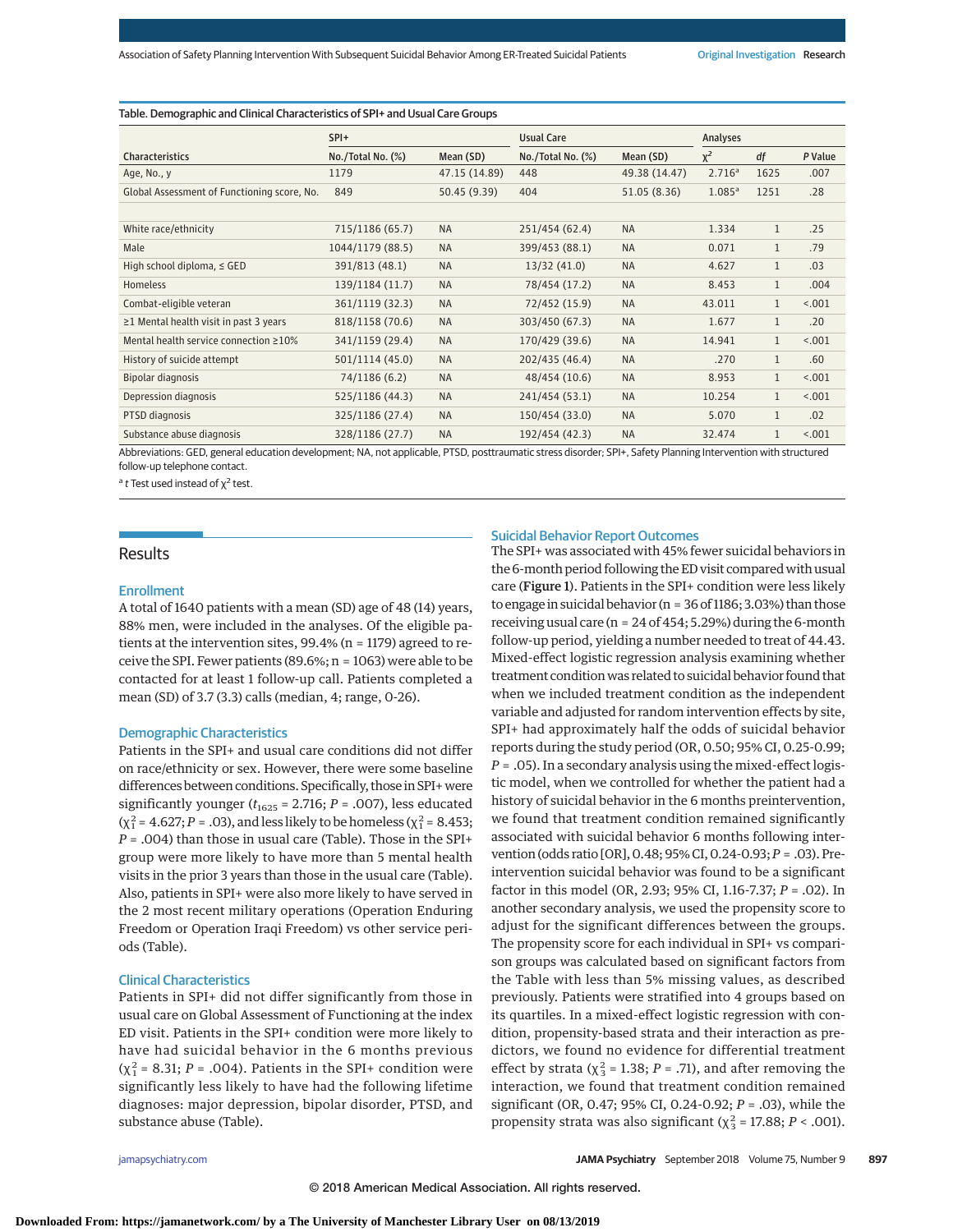Figure 1. Suicidal Behavior in 6-Month Follow-up for Safety Planning Intervention With Structured Follow-up Telephone Contact (SPI+) and Usual Care



Proportion of patients with suicidal behavior in the 6 months following emergency department discharge in SPI+ compared with usual care patients. Error bars denote the standard error of the proportion.

Adjusting for the propensity score as a linear covariate yielded a significant treatment effect (OR, 0.46; 95% CI, 0.23-0.91;  $P = .03$ ) and a nonsignificant propensity score effect (OR, 1.08; 95% CI, 0.81-1.43; *P* = .60).

#### Baseline Diagnosis and Suicidal Behavior Outcomes

In exploratory analyses, we tested the association of baseline diagnosis with suicidal behavior outcomes using separate mixed-effect logistic regression models. Depression, PTSD, and substance use disorder had no moderating effect on the treatment (interaction with treatment: depression OR, 0.62; 95% CI, 0.21-1.85; *P* = .39; PTSD OR, 0.37; 95% CI, 0.11-1.28; *P* = .12; and substance abuse OR, 2.72; 95% CI, 0.87-8.51; *P* = .09) nor were they significantly associated with suicidal behavior during follow-up overall (depression: *z* = −0.71; *P* = .48; PTSD: *z* = −1.05; *P* = .29; substance abuse: *z* = 0.22; *P* = .83). However, bipolar disorder was a significant moderator of treatment effect (interaction OR, 7.05; 95% CI, 1.30- 38.18; *P* = .02), whereby patients with bipolar disorder who received SPI+ did not differ in the risk of suicidal behavior from those in the usual care condition (SPI: OR, 2.1; 95% CI, 0.28-15.73;  $P = .47$ ). For patients with all other diagnoses, those in the SPI+ intervention had fewer suicidal behaviors in the 6-month postintervention period (OR, 0.40; 95% CI,  $0.22 - 0.75; P = .05$ ).

#### Treatment Engagement Outcomes

Using mixed-effect logistic models, we tested whether the intervention was associated with the likelihood of attending mental health and/or substance abuse treatment (at least 1 visit in the 6 months following ED discharge). Patients in SPI+ had more than double the odds of attending mental health treatment (OR, 2.20; 95% CI, 1.35-2.20;*P* = .002) (Figure 2), and the difference stayed significant after adjusting for the propensity score strata (OR, 1.74; 95% CI, 1.08-2.81; *P* = .02). The likelihood of attending substance abuse treatment did not differ between the groups (OR, 1.23; 95% CI, 0.88-1.71; *P* = .22), even Figure 2. Treatment Engagement in 6-Month Follow-up for Safety Planning Intervention With Structured Follow-up Telephone Contact (SPI+) and Usual Care



Proportion of patients with at least 1 outpatient behavioral health appointment in the 6 months following emergency department discharge in SPI+ compared with usual care patients. Error bars denote the standard error of the proportion.

after adjusting for the propensity score strata (OR, 1.44; 95% CI,  $0.90 - 2.28$ ;  $P = .13$ ).

## Components of SPI+ and Suicidal Behavior Outcomes

When entering both treatment group and mental health treatment attendance as predictors of posttreatment suicidal behavior, the treatment group effect stayed significant, and the effect size did not decrease (OR, 0.46; 95% CI, 0.23-0.91; *P* = .03), indicating that the protective effect of the intervention was not mediated by the increased likelihood of attending mental health treatment.We also examined the association between the number of follow-up calls and suicidal behavior within the SPI+ group and found that the number of calls was not associated with whether the patient had at least 1 suicide event (Wilcoxon  $W =$ 23 711.5;*P* = .13), possibly pointing to a key role of the safety plan.

## **Discussion**

To our knowledge, this is the first large-scale study to demonstrate the association of SPI+ with decreased suicidal behavior and increased behavioral health treatment engagement following ED discharge for suicide-related concerns. The SPI+ was associated with about 50% fewer suicidal behaviors over a 6-month follow-up and more than double the odds of engaging in outpatient behavioral health care. The significant decrease in suicidal behavior underscores the utility of SPI+ as an effective prevention strategy in EDs. Interestingly, our mediation analysis demonstrated that the association with suicidal behavior was not attributable to the increased treatment engagement in the intervention group nor was it accounted for by the number of follow-up calls. This finding suggests that SPI+ has a positive association with suicidal behavior apart from attendance in outpatient behavioral health care.We chose attendance at more than 1 outpatient appointment as our outcome because the principal difficulty with suicidal patients is that they tend to not attend a first appointment.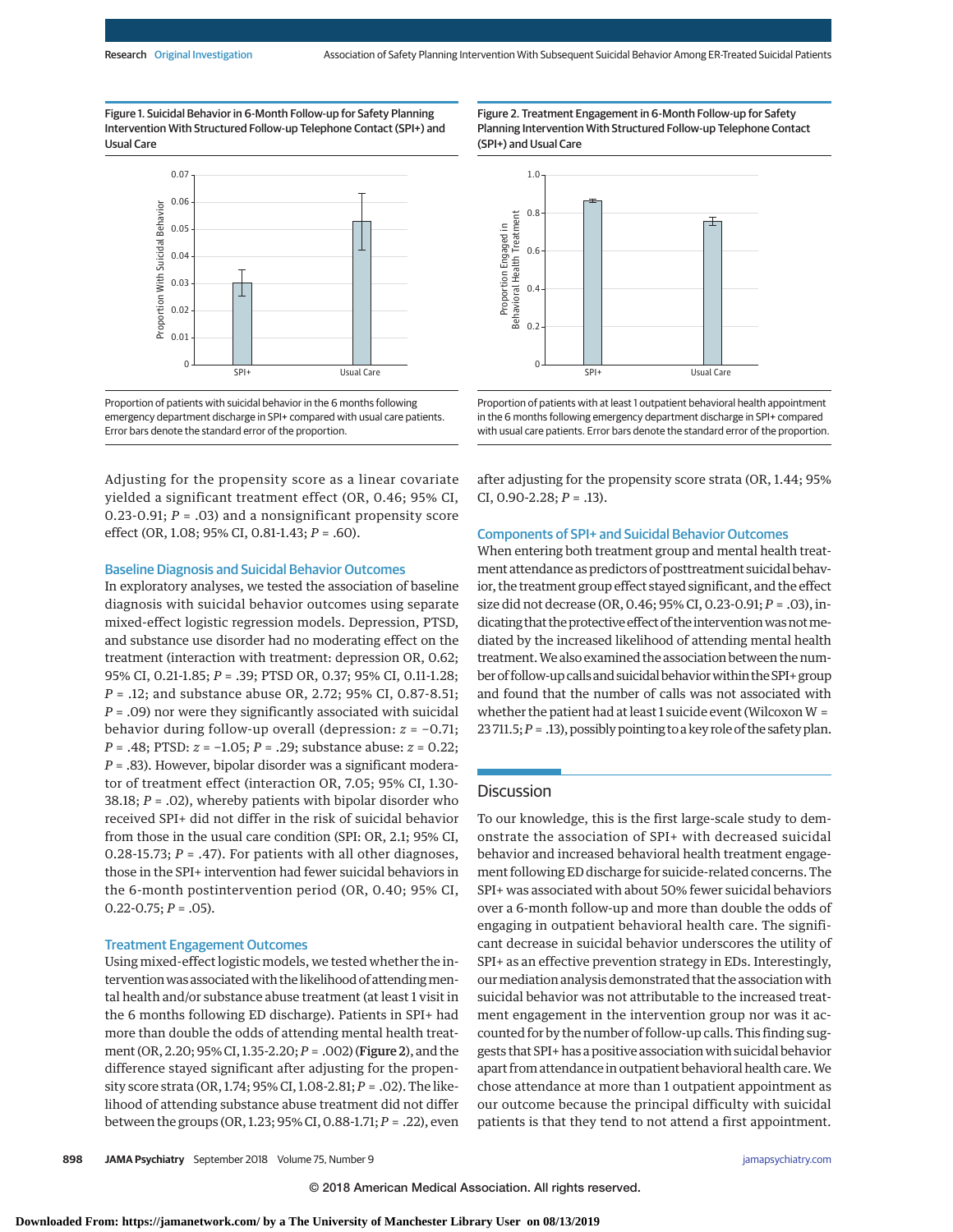Because patients admitted to inpatient units were not included, the range of suicidality in our sample is restricted to a lower-risk population. The reach of this intervention may be greater if the range of suicide risk is not restricted and the intervention is provided to all suicidal patients including those admitted to inpatient units.

Our results are consistent with findings that crisis response planning reduced suicide attempts during a 6-month follow-up period in high-risk active duty soldiers.<sup>42</sup> Crisis response planning is an abbreviated form of safety planning that uses 4 of 6 elements of the SPI (without social interaction as a means of distracting from suicidal thoughts and lethal means counseling). Our results are also consistent with past research<sup>30</sup> that found that a combination of in-person intervention using screening and a safety plan coupled with telephone phone follow-up reduced suicide attempts.

### Limitations

There are several limitations to consider. Although intervention sites were matched with control sites and the analyses used propensity scoring, this was not a randomized trial, so there is a potential for confounding. Given that this was a clinical demonstration project, limited information is available about individual patients. We were reliant on medical records for suicidal behavior reports and diagnostic and demographic information. Some suicidal behaviors may have occurred that were not entered into the medical record because staff were unaware of them. However, we have no reason to believe that this occurred more often in either condition. Also, some patients in usual care may have had a safety plan in prior treatment. This could have diminished the difference between the SPI+ and usual care groups. Furthermore, this project was conducted in Veterans Health Administration hospital EDs with

predominantly men; therefore, we do not know how well our findings generalize to civilian settings and women.

Additional limitations are the low observed suicide event rate in both groups and the lower proportion of eligible patients in the comparison group. This low rate probably resulted from excluding patients admitted to inpatient units from the ED. Thus, the study likely included patients at lower risk for suicide. Interestingly, this lower-thanexpected rate may indicate that ED clinicians are correctly hospitalizing higher-risk patients. Another possibility is that some suicide events were not captured by suicide behavior reports either because reports were not written or patients did not reveal all events to clinicians. Given that our sample was limited to patients who presented to an ED for suiciderelated concerns but were not hospitalized, the efficacy of SPI+ is unknown for patients who required immediate psychiatric hospitalization. Further randomized trials with the full range of suicidal patients are required to assess the effect of SPI+ on suicidal behavior.

## **Conclusions**

Our findings are promising and indicate that safety planning and active outreach, a set of low-burden strategies, are useful components of effective suicide prevention. Importantly, using the low-burden intervention in this project and others<sup>30</sup> was associated with about the same reduction in suicidal behavior as more intensive and costly psychosocial interventions.<sup>43,44</sup> If implemented broadly, SPI+ has the potential to reduce suicidal behavior and enhance behavioral health treatment engagement, particularly during high-risk periods following ED discharge. This strategy may help decrease suicide risk in the long term.

## ARTICLE INFORMATION

**Accepted for Publication:** August 18, 2018. **Published Online:** July 11, 2018.

doi[:10.1001/jamapsychiatry.2018.1776](https://jama.jamanetwork.com/article.aspx?doi=10.1001/jamapsychiatry.2018.1776&utm_campaign=articlePDF%26utm_medium=articlePDFlink%26utm_source=articlePDF%26utm_content=jamapsychiatry.2018.1776)

**Author Affiliations:** Department of Psychiatry, Columbia University College of Physicians and Surgeons, New York, New York (Stanley, Galfalvy, Chaudhury); New York State Psychiatric Institute, New York (Stanley, Galfalvy, Chaudhury); Department of Psychiatry, Perelman School of Medicine of the University of Pennsylvania, Philadelphia (Brown, Bush, Green); Department of Veterans Affairs, Rocky Mountain Mental Illness, Research, Education and Clinical Care, Denver, Colorado (Brenner); University of Colorado, Anschutz Medical Campus, Aurora (Brenner); Department of Psychiatry, University of South Florida, Tampa (Currier); Department of Psychiatry, University of Rochester, Rochester, New York (Knox); Department of Veterans Affairs, Veterans Integrated Services Networks 2 Center of Excellence for Suicide Prevention, Rochester, New York (Knox).

**Author Contributions:** Drs Stanley and Brown had full access to all data in the study and take responsibility for the integrity of the data and the accuracy of the data analysis. Concept and design: Stanley, Brown, Brenner,

Currier, Knox, Green.

Acquisition, analysis, or interpretation of data: All authors.

Drafting of the manuscript: Stanley, Brown, Brenner, Galfalvy, Currier, Knox, Chaudhury, Bush. Critical revision of the manuscript for important intellectual content: Stanley, Brown, Brenner, Galfalvy, Green.

Statistical analysis: Stanley, Galfalvy, Currier. Obtained funding: Stanley, Brown, Currier. Administrative, technical, or material support: Stanley, Brown, Brenner, Currier, Bush, Green. Supervision: Brown, Knox.

**Conflict of Interest Disclosures:** None reported.

**Funding/Support:** This project was supported by the Office of Mental Health Services, Department of Veterans Affairs.

**Role of the Funder/Sponsor:** The Department of Veterans Affairs assisted in the design and conduct of the study but did not have a role in the data analysis; the interpretation of the data; preparation, review or approval of the manuscript; and the decision to submit the manuscript for publication.

**Additional Contributions:** Site leaders were Lisa Brenner, PhD, Denver VA Medical Center; Joan Chipps, LCSW, Buffalo VA Medical Center; Joshua Hooberman, PhD, Manhattan VA Medical Center; Christine Jackson, PhD, Manhattan VA Medical

Center; Mitchell Kling, MD, Corporal Michael J. Crescenz VA Medical Center; and Keith Rogers, MD, Portland VA Medical Center. Acute services coordinators were Patricia Alexander, PhD, Denver VA Medical Center; Laura Blandy, PsyD, Corporal Michael J. Crescenz VA Medical Center; Aimee Coughlin, MSW, Portland VA Medical Center; John Dennis, PhD, Corporal Michael J. Crescenz VA Medical Center; Michael Miello, PhD, Buffalo VA Medical Center; Katherine Mostkoff, LCSW, Manhattan VA Medical Center; and Jarrod Reisweber, PsyD, Corporal Michael J. Crescenz VA Medical Center. Site lead psychiatrists were Steven Dobscha, MD, Portland VA Medical Center; Keith Rogers, MD, Portland VA Medical Center; Donald Tavakoli, MD, Corporal Michael J. Crescenz VA Medical Center; and Adam Wolkin, MD, Manhattan VA Medical Center. Site leads and site psychiatrists were not compensated, and acute service coordinators were compensated through their work as project staff employees. We thank Ira Katz, MD, and Janet Kemp, PhD, who were instrumental in facilitating the implementation of this project, and Marjan Ghahramanlou Holloway, PhD, who provided guidance. We would also like to acknowledge Walter Matweychuk, PhD, and Lauren Denneson, PhD, for their contributions in on-site implementation and staff supervision.